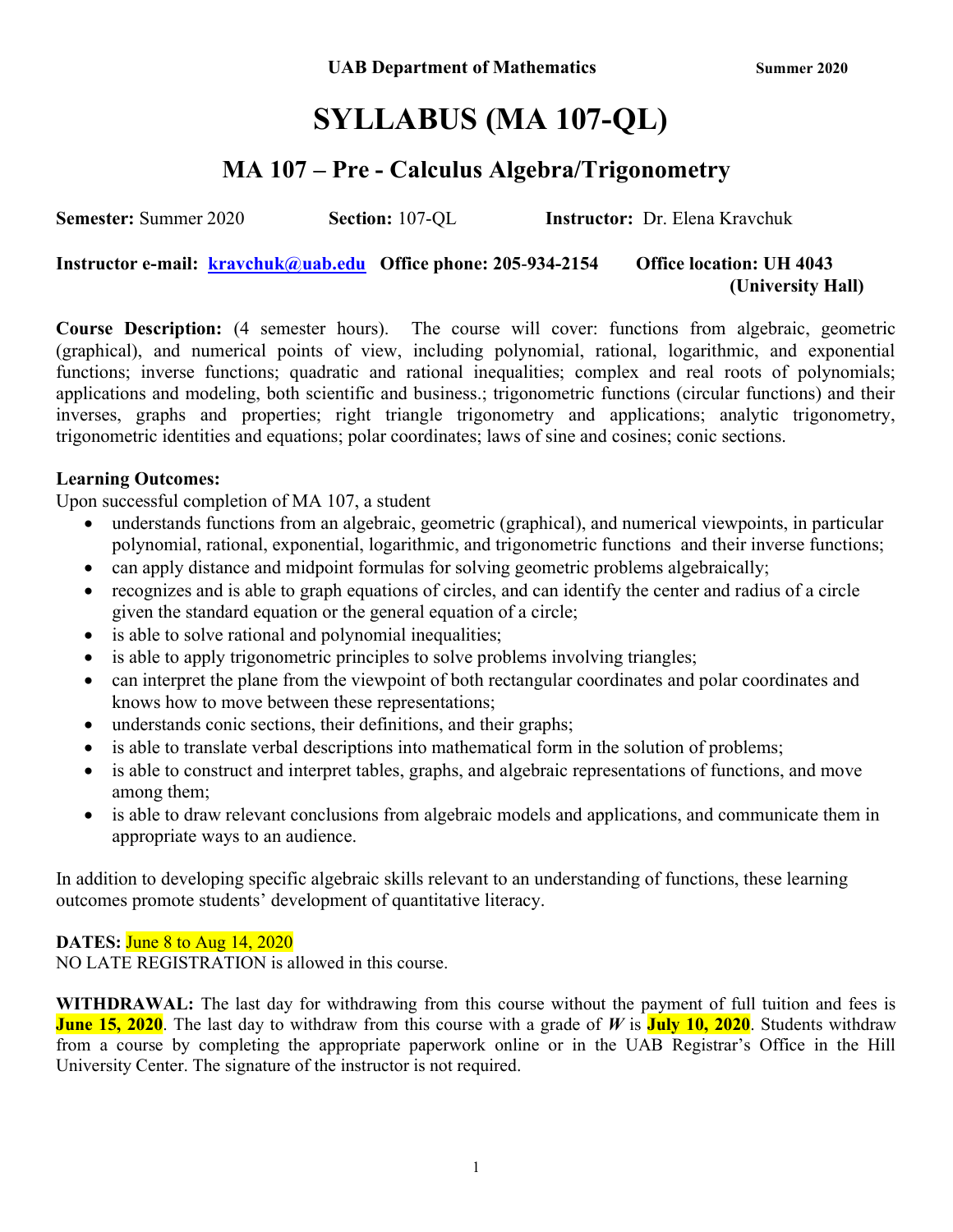Prerequisite: Undergraduate level MA 102 Minimum Grade of B or MA 105/107 Math Placement 75 or MA 106 Math Placement 75 or MA 125 Math Placement 75 or MA 126 Math Placement 75 or Math Placement Test 61 or Exception Math Placement E

Materials: Precalculus Algebra & Trigonometry MA 107 package, which includes a UAB Math 107 Student Workbook, by Elena Kravchuk, 2014, Pearson/ Prentice Hall, and MyMathLabPlus ACCESS CODE, is required. You may not need an access code and can purchase the UAB MA 107 workbook as a stand-alone

item if you are retaking MA 107 previously taken in Fall 2019 or later.

Disability Support Services (DSS). UAB is committed to providing an accessible learning experience for all students. If you are a student with a disability that qualifies under Americans with Disabilities Act (ADA) and Section 504 of the Rehabilitation Act, and you require accommodations, please contact Disability Support Services for information on accommodations, registration and procedures. Requests for reasonable accommodations involve an interactive process and consist of a collaborative effort among the student, DSS, faculty and staff. If you are registered with Disability Support Services, please contact DSS to discuss accommodations that may be necessary in this course. If you have a disability but have not contacted Disability Support Services, please call 934-4205 or visit http://www.uab.edu/dss or Hill Student Center Suite 409.

Calculator policy: Scientific calculators may be used for homework and quizzes. Students may not use personal calculators during testing. You must use the on-screen calculator on your personal computer when testing remotely with ProctorU.

## Access for a Course in MyMathLab Plus

All homework assignments, quizzes (except the Syllabus Quiz), and tests for this course will be available All Homework, Quizzes, and Tests for this course are available only in MyMathLab Plus.

A MyMathLab Plus account has already been established for you and must be activated.

- Log in to **BlazerNet** and click on the MyMathLab Plus link.
- Click on your course.
- Choose one of the following:
	- o Access Code (enter your printed code)
	- o Buy Now (credit card required)
	- o Pay Later (allows temporary access, good for only 14 days, no extensions when it expires)\*

\*Once Pay Later (Temporary Access) has expired, you will be prompted to choose Access Code or Buy Now. You will no longer have access to your course materials and assignments in MyMathLab Plus until you enter your code or purchase it. Please note that there will be NO EXTENSIONS for missed homework, quiz, or test deadlines due to failure to purchase access to your online materials. If you have any questions regarding your MyMathLab Plus account or access to your account, email your course instructor.

#### Please note that there will be NO EXTENSIONS for missed homework, quiz, or test deadlines due to failure to purchase access to your online materials.

ATTENDANCE POLICY - Although physical class meetings are not part of this course, participation in all learning activities is required and points will be awarded. The class WEEK begins on Sunday and ends on Saturday unless otherwise indicated.

Students must be available to work on assignments throughout the week. All assignments have strict deadlines, and some have limited availability. See the course schedule for details.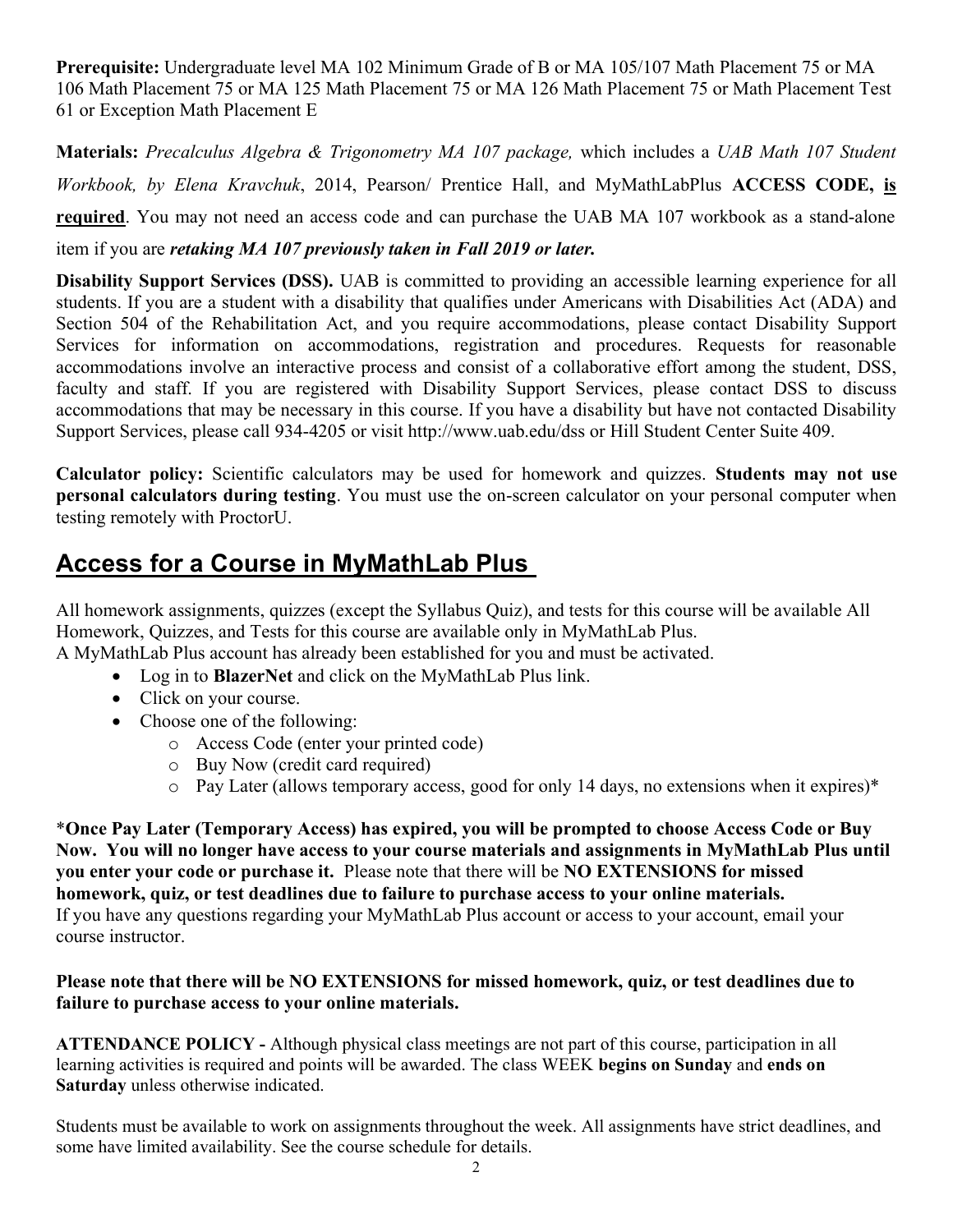ELECTRONIC OFFICE HOURS - The Course Instructor is available by e-mail, through the Discussion Board in Canvas, Zoom, or in case of emergency by telephone on weekdays between the hours of 8:00am-5:00pm (CST).

**Communication Through UAB E-Mail -** If you need to communicate one-on-one with the Course Instructor, please use the UAB email system (kravchuk@uab.edu). Individual meetings through chat or in person should be requested through email.

Communication Through Discussion Board - Students may post course-related questions in the Discussion Board. To use this mode of communication please:

1. Go into Canvas.

2. Click on the Discussions button, which is located on the left of your Canvas screen.

3. Click on General Questions for the Instructor.

4. Type your course-related question(s).

The Course Instructor checks this forum daily and will respond within 24 hours.

**Communication Through Telephone** - In an emergency you may call the Math Department office and leave a message for the Course Instructor at 205-934-2154.

#### STUDENT EXPECTATION STATEMENT:

The Course Syllabus and Schedule serve as a Contract by which the student must comply. An excuse of "not knowing" information covered in these documents is not an acceptable excuse for making mistakes in this class. To emphasize the importance of knowing the syllabus you must take a Syllabus Quiz before beginning any other assignments.

- Students are required to complete weekly assignments and learning activities by the deadline. All deadlines are based on CST (Central Standard Time). There are no extensions of deadlines.
- Students are expected to follow the instructions for each assignment. Instructions for each assignment can be found in the Course Syllabus and Class Schedule, as well as on each assignment under the Assignments button in Canvas. A deduction in points will be applied to submitted assignments which do not comply with the instructions.
- Students are expected to participate in weekly Group Discussions in Canvas.
- Students are expected to submit individually written solution to weekly Problems in Canvas under the Assignments button or in the appropriate Module *before the deadline*. Once a problem is submitted, it will be graded as is. Therefore, students are expected to triple-check their work before submitting it. Canvas will not allow a student to return to a Problem once it is submitted. Therefore, the student must submit only completed problems. Problems are NOT accepted in e-mail.
- Students are expected to submit all Homework, Quizzes, and Tests in MyMathLab Plus by the due dates.
- Students are expected to read all sections in the Canvas website for this course before beginning work on the assignments, and they must visit this site at least once every 24 hours.
- Students are expected to check their UAB e-mail daily and respond within 48 hours to instructor emails. Regular communication via e-mail with the Course Instructor is expected.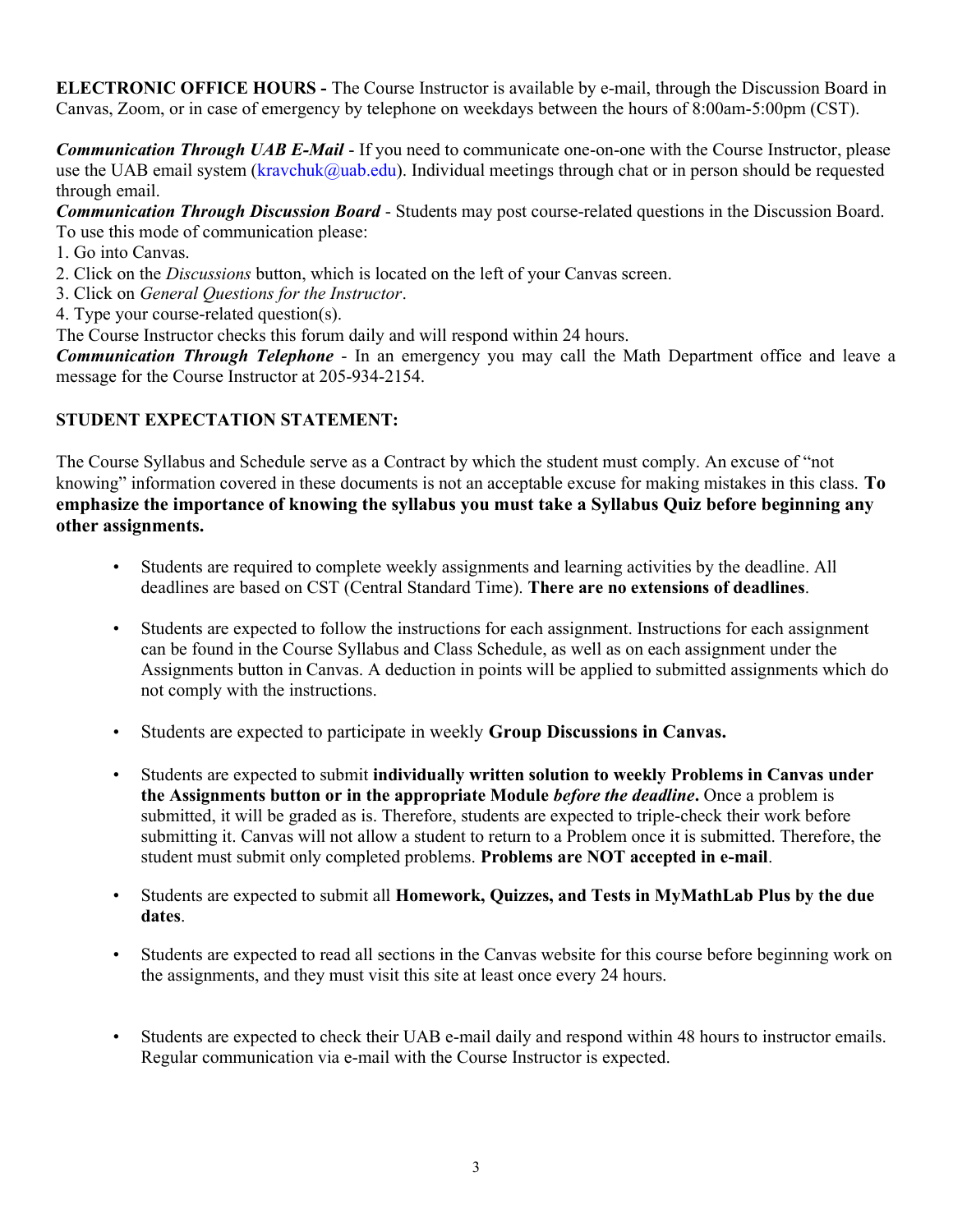- All students are required to obtain and use the UAB email address that is automatically assigned to them as UAB students. All official correspondence will be sent ONLY to the @UAB.edu email address. The Course Instructor will not accept e-mails sent from e-mails accounts other than UAB.
- Students are expected to devote an average of 8 to 12 hours per week to the assignments.
- Students are expected to have a back-up plan in the event their computer has operational problems, there is loss of electricity, or there is loss of Internet access. These are not an excuse for late or incomplete submission of assignments, nor are they acceptable reasons for an assignment deadline extension. UAB's MLL, most public libraries, school libraries, university libraries, etc. have computers with Internet access and are available for use by the public.
- Students are expected to participate in this course by following the Course Syllabus, Class Schedule, and any additional information provided by the Course Instructor.
- Students are expected to remain in regular contact with the Course Instructor via Canvas and UAB email as well as through participation in the Discussion Board and submission of assignments. The Course Instructor will communicate on the Canvas Announcement page, Discussion Board and/or via UAB e-mail.
- Students are expected to use the UAB e-mail for one-on-one instructor/student conferencing or to schedule an individual chat session or personal Zoom meeting. If a student has a question about a particular problem from MyMathLab (homework or quiz), then he should use the Ask My Instructor link to email the instructor.
- Students are expected to review their grades and comments on graded assignments in Canvas within one week of submitting for grading. The Course Instructor does not use e-mail to communicate grades or comments about graded assignments. Assignments are graded within one week of being submitted into Canvas by the student. It is the student's responsibility to review grades within one week of submitting an assignment and e-mail the Course Instructor within the same time period if a grade is not showing.
- Students in this class will be expected to:
	- o Speak and write Standard English.
	- o Work cooperatively with others.
	- o Possess independent reading and study skills at the university level.
	- o Possess basic computer skills.
	- o Possess the appropriate computer software and hardware necessary for successful participation in the class.
- Because instructional materials on the course website may be copyrighted, students may not download materials on the site to their desktops, laptops, or PDAs, or alter or distribute any materials on the course site, unless clearly directed to do so.

COURSE STRUCTURE - This course is computer-based, and students must have reliable access to BlazerNet so they can work on their assignments in Canvas and MyMathLab Plus. Students must also ensure that they meet each of those system's requirements.

CANVAS ASSIGNMENTS include: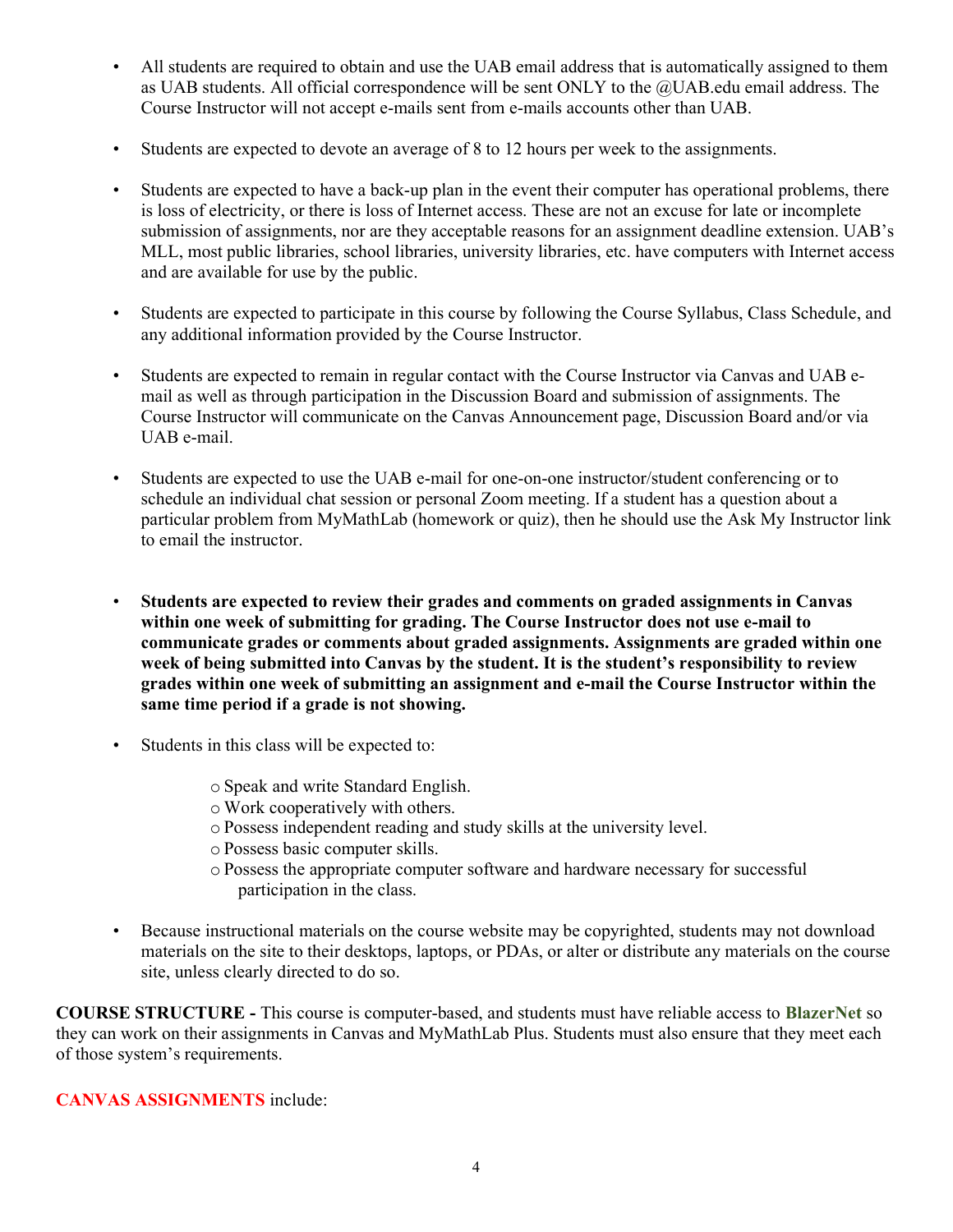- Introduction Discussion The Introduction Discussion is required and due by the end of the day on Friday, **June 12.** The Introduction Discussion is worth 4 bonus points. Students must upload a photo, answer ALL questions, and respond in a meaningful way to at least two other students. More information about grading the Introduction Discussion can be found in the directions in Canvas. This assignment gives students an opportunity to meet each other.
- Lectures/Quick Quizzes Students are required to watch video recorded lectures before they attempt the HW or Quiz. Every lecture is concluded by a short quiz (Quick Quiz). The combined credit for lecture and lecture quick quiz is 2 points (partial credit could also be awarded).
- Group Discussions There are 7 Group Discussions that are required, and each is worth 6 points. Students will be randomly assigned to a different Group each week in Canvas to discuss the current Problem (see schedule for dates). Students must post over BOTH DAYS for a total of at least 3 times. Meaningful posts include ideas and questions that are specific to solving the Problem. No credit is given for short or one-word posts. Students must NOT share their entire solution because this may lead to plagiarism. Individually written solutions to the Problems must NOT be submitted in the Group Discussion. More information about grading the Group Discussions can be found in Canvas in the Course Information module. This assignment gives students an opportunity to work together to improve their quantitative reasoning ability and conceptual understanding of mathematical ideas.
- Problems There are 7 Problems that are required, and each is worth 8 points. Each week students are required to solve a Problem with the help of their group. Students must READ the Problem and work on it before participating in their Group Discussion. Go to the current week's Module to find the Problem. Each student must submit an individually written solution to each Problem in Canvas in the appropriate week Module by the deadline (see schedule for dates).

Problems may be submitted by attaching your file(s), drawings or diagrams (doc, docx, pdf, jpg, png). If two or more students have an identical Problem, all will receive a score of 0 since the work must be individually written. Problems CANNOT be sent by email and cannot be submitted any way other than through the Problem link in the current week's Module.

There are no extensions or make ups for missed Problems. Students should NOT wait until the deadline to submit their Problems because they run the risk of running out of time or having technical problems. NO late submissions are allowed. More information about grading the Problems can be found in the Course Information Page. This assignment gives students an opportunity to articulate their conceptual understanding of mathematical ideas.

#### MyMathLab Plus ASSIGNMENTS include:

- Syllabus Quiz is the prerequisite for the graded assignments. An unlimited number of attempts are available, and the highest score attained will count. Once you begin the assignment, you must complete it. Students should have a copy of their syllabus and class schedule to use during the assignment. This assignment gives students an opportunity to learn about the course policies and expectations.
- Homework There are 14 homework assignments that are required, and each is worth 6 points. Homework is completed and submitted in MyMathLabPlus (access code required), but a link to the software is located in both Canvas and BlazerNet. When the homework is submitted or closed in MyMathLabPlus, a score and percentage are given. The UAB score (out of 6 pts) for the homework can be found in Canvas under UAB Grade for MA 107 or online at https://secure.cas.uab.edu/mll/db/.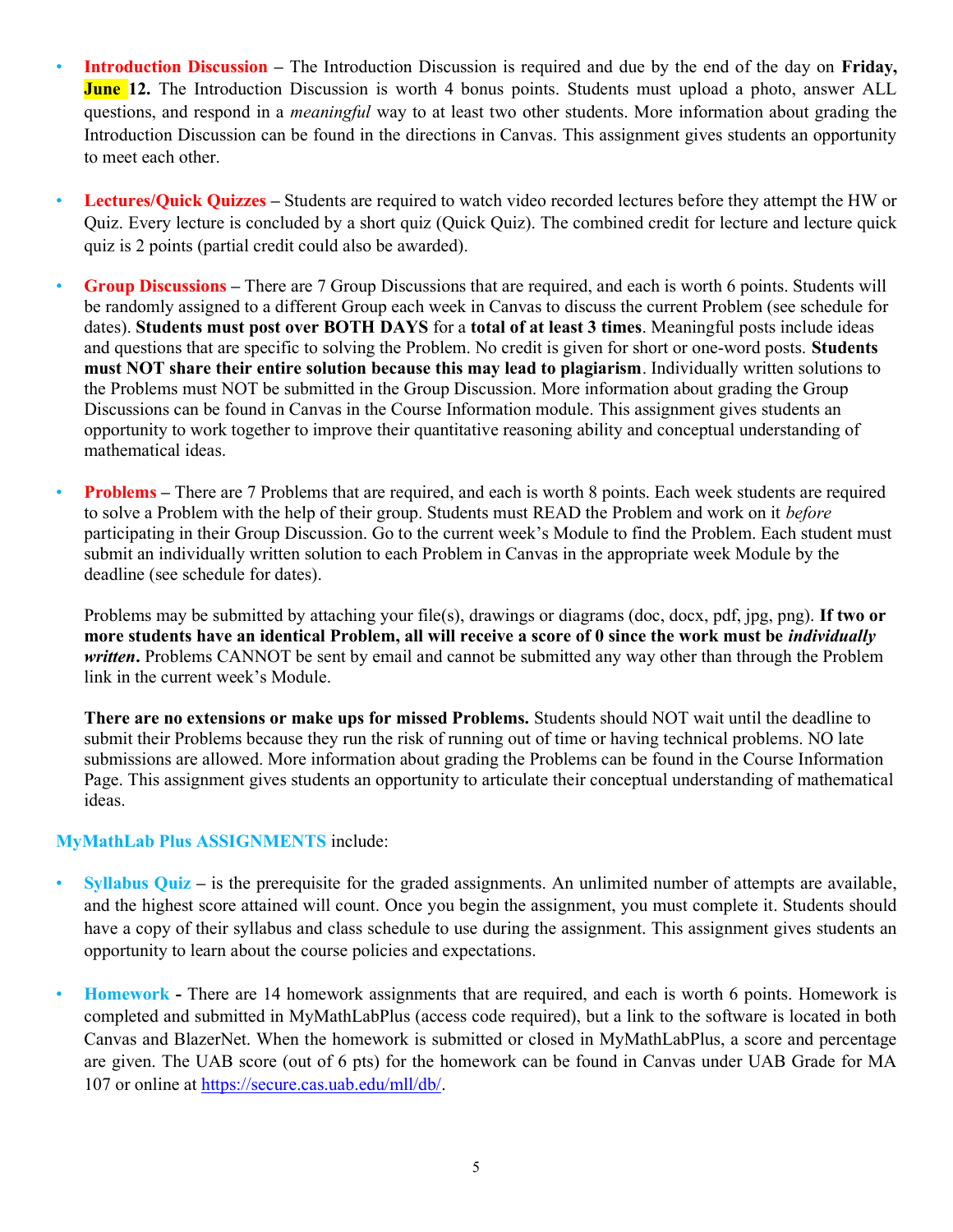An unlimited number of attempts can be made on each homework problem before the deadline, so students should be able to earn 100% on all homework. If a problem is marked with a red  $\bar{X}$  as incorrect, then the student can click on Similar Exercise at the bottom of the page and work another problem correctly for full credit (before the deadline). Students can go in and out of the homework as many times as they like before the deadline (all of the work is automatically saved). Students earn points for homework completed on or before the due date. After the due date, students can review homework assignments and work similar exercises, but they can get only 50% credit for the work.

All homework is available at the beginning of the term, so students may work ahead as much as they like. There is a set of prerequisite media (reading) assignments for each homework assignment. There are no extensions or make ups for missed homework because the work can and SHOULD BE completed in advance of the deadlines.

• Quizzes - There are 14 quizzes. Quizzes are completed and submitted in MyMathLab Plus, but a link to the software is located in Canvas and BlazerNet. Each quiz is worth 10 points. Once the quiz is submitted in MyMathLab Plus, it is scored and a percentage is given. The UAB score (out of 10 pts) for the quiz can be found in Canvas under UAB Grade for MA 107 or online at https://secure.cas.uab.edu/mll/db/.

Students take the quizzes on their own schedule, but they can only earn the quiz points if the quiz is taken on or before the due date. Students must complete the quizzes BY THEMSEVLES without any assistance from another person, but they may use their textbook and notes. The quizzes are timed, and they must be taken in one sitting within 30 minutes. Students cannot exit the quiz or that will count as one of their attempts. Each quiz can be taken a maximum of two times. The higher grade attained will count.

All quizzes are available at the beginning of the term, so students may work ahead as much as they like. There are no extensions or make ups for missed quizzes because the work can and SHOULD BE completed in advance of the deadlines. However, students can get 50% credit for the late submission.

- Practice Tests (Review for test) are available in MyMathLabPLus. The practice tests do not count towards a student's grade, but they are recommended as a way to help them prepare for their tests. Students may take the practice tests as many times as they like. The practice tests are also available in the student workbook.
	- Tests There are 4 major Tests and cumulative Final Exam. Tests and Final Exam are completed and submitted in MyMathLab Plus, but a link to the software is located in Canvas and BlazerNet. Each test is worth 100 points, and Final exam is worth 250 points. All students are REQUIRED to take ALL course Tests and Final exam using remote proctoring services through ProctorU. There is a charge for this service and an appointment is required. Students who fail to make an appointment at least 3 days in advance will be subject to additional fees. NOTE THAT STUDENTS ARE RESPONSIBLE FOR PROCTORU TESTING FEES THAT ARE NOT COVERED BY UAB eLearning. UAB eLearning will NOT cover late fees or convenience testing fees but may cover regular test fees. Please see the ProctorU Student Information document posted in Canvas under the Course Information module.

We reserve the right to require a student to re-take a test with ProctorU if any testing inconsistencies or questions of academic integrity arise during the testing session or after the review of the recording by the instructor. Students will be responsible for payment of any fees to retake a Test. Academic misconduct undermines the purpose of education and can generally be defined as all acts of dishonesty in an academic or related matter and will not be tolerated.

Once the test is submitted in MyMathLab Plus, it is scored and a percentage is given. The UAB score (points) for the test can be found in Canvas under UAB Grade for MA 107 or online at https://secure.cas.uab.edu/mll/db/.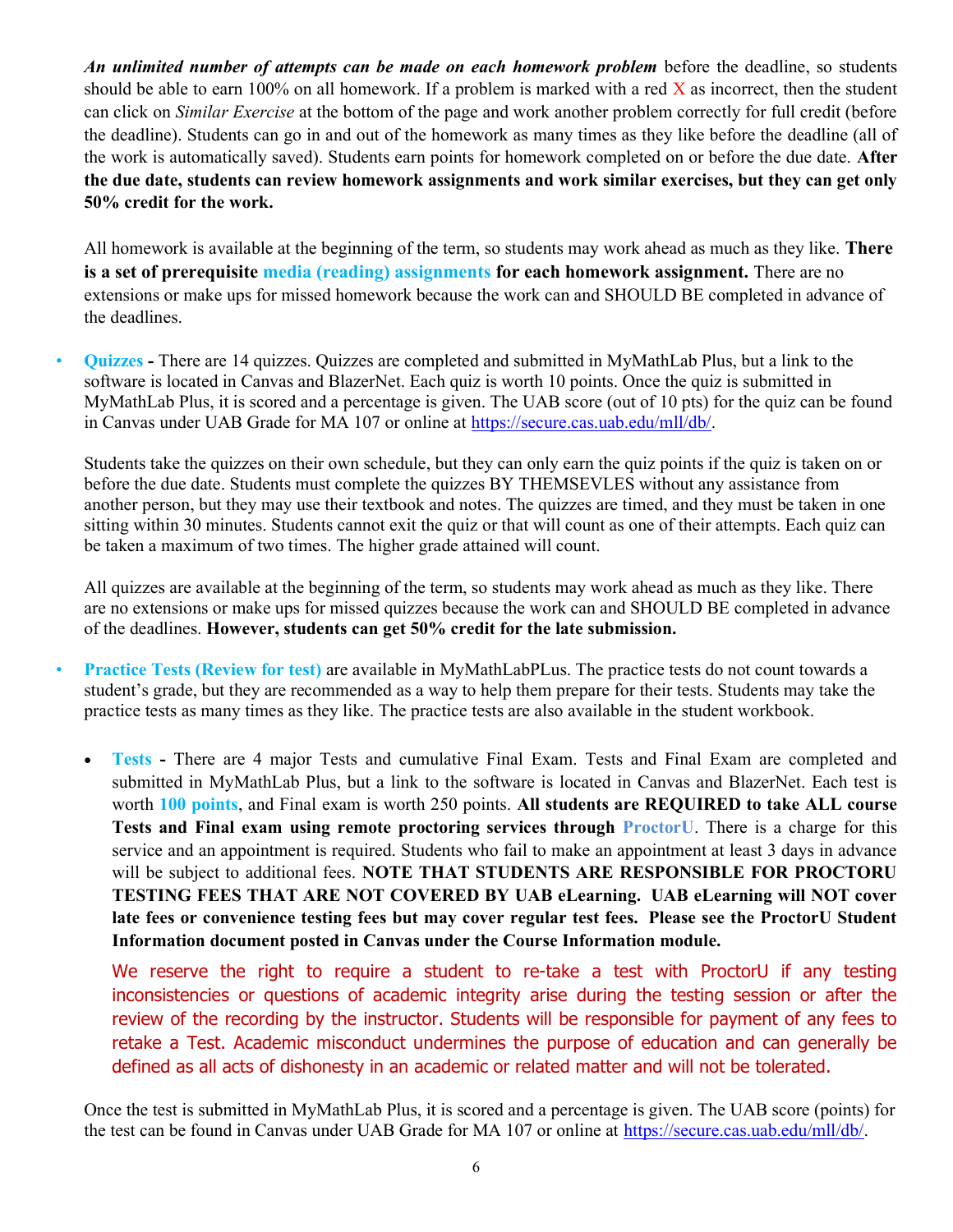Tests have a 50 min time limit, Final Exam has a 120 min time limit, and they must be taken in one sitting. Students must use the computer scientific calculator during testing. No personal calculators are allowed. Students may use scratch paper during a test, but no credit is given for work done on the scratch paper. One or more photo IDs will be required for testing.

Students take the Tests on their own schedule, but they must be taken on or before the deadline. Students will be able to review their tests in MyMathLab Plus after the deadline has passed or after all students have taken the test.

Students must read the ProctorU info page in Canvas *carefully* and **make sure they have access to a computer** with a microphone and a webcam well IN ADVANCE of the test deadline. They must schedule an appointment at least 3 days in advance and should test their equipment at that time. More details about the technical requirements for ProctorU are found at http://proctoru.com.

The deadline for each Test is listed in the Course Schedule and below.

Test 1, Fri, June 26, 9 pm Test 2, Fri, July 10, 9 pm Test 3, Fri, July 24, 9 pm Test 4, Fri,  $\frac{\text{Aug}}{\text{7}}$ , 9 pm

Final Exam, Wed, Aug 12, 9 pm

ALL Tests taken with ProctorU require an appointment at least 3 days in advance. The tests may be taken ANY day and time until the deadline. Failure to take a Test with ProctorU, power outages, technical issues, student personal problems, and failure to purchase an access code are NOT acceptable reasons for missing a Test deadline. If students have problems with ProctorU, they should notify the instructor by email as soon as possible.

#### TECHNICAL SUPPORT INFORMATION

If technical problems are experienced with **BlazerNet** or **Canvas**, students should contact UAB AskIT at http://uab.edu/it/home/askit and also inform the instructor.

For help within Canvas, students should use the HELP tab at the top right.

If technical problems are experienced with MyMathLab Plus, students should log in and click on Help & Support at the top right or go to http://247pearsoned.custhelp.com/app. The quickest way to get support is to use the CHAT contact method. Students should also inform the instructor.

Some troubleshooting tips for problems with MyMathLab Plus:

- Close the browser and start again by logging into BlazerNet.
- Try another browser if yours doesn't work. Install and use only supported browsers (Google Chrome work better than others).
- You can only ACCESS YOUR COURSE through BlazerNet or Canvas. No other login pages will work.
- If nothing works, contact Pearson's technical support via CHAT.
- Email the instructor if you have problems. He/she might be able to help.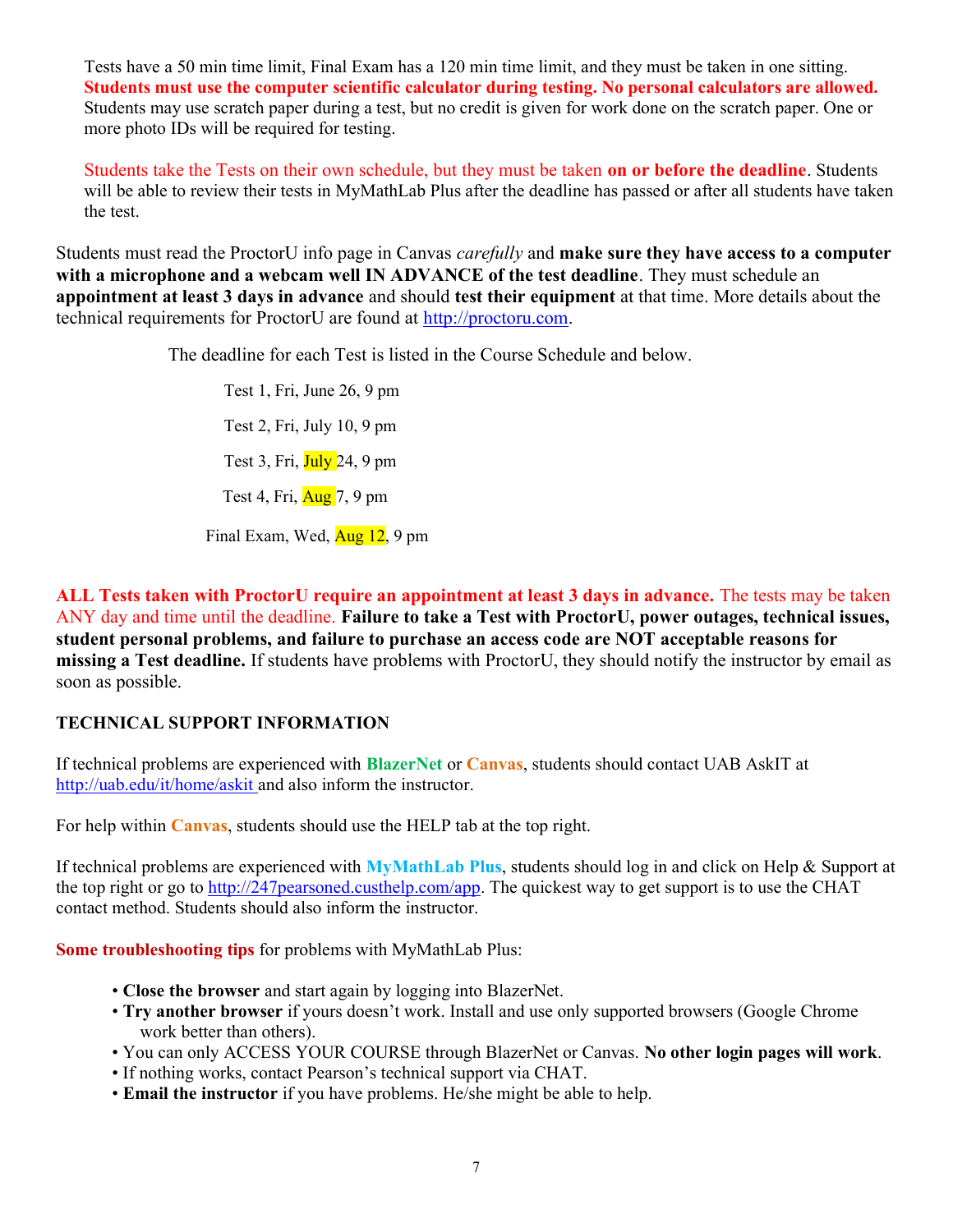COURSE GRADES - Students earn their grade in the course by accumulating points. There is a maximum of 1000 points available. No points are available after Final exam is taken, so students should earn as many points as possible throughout the semester by completing all assignments by the deadline. NO late assignments are accepted or allowed, and no adjustments will be made.

All assignment grades will be posted and maintained in the math department database (MADDIE), which can be accessed in Canvas by clicking on UAB Grade for MA 107 or going to https://secure.cas.uab.edu/mll/db/.

Note that FINAL GRADES are awarded by TOTAL POINTS EARNED, NOT by percentages. Percentages give students an idea of how they are doing in the class on a day-to-day basis, but they are constantly changing since they are based on the deadlines as of the current date. Percentages are not rounded.

Homework, Quiz, and Test grades are automatically updated and loaded into the database on a daily basis. All other grades will be manually entered by the instructor as soon as possible after grading (usually within one week).

| <b>Grade Element</b> | <b>Points</b> | Quantity | <b>Total Points</b> |
|----------------------|---------------|----------|---------------------|
| Lecture Quiz         | 2             | 14       | 28                  |
| Discussions          |               |          | 42                  |
| Group Problems       | 8             |          | 56                  |
| Homework             |               | 14       | 84                  |
| Quizzes              | 10            | 14       | 140                 |
| <b>Tests</b>         | 100           | 4        | 400                 |
| Final Exam           | 250           |          | 250                 |
| Total points         |               |          |                     |

Point distribution for MA 107-QL:

Grading scale for MA 107-QL:

| <b>Number of Points</b> | <b>Letter Grade</b> |
|-------------------------|---------------------|
| 880 to 1000             | А                   |
| 750 to 879              | R                   |
| 620 to 749              | $\subset$           |
| 500 to 619              | ו ו                 |
| Below 500               |                     |

Please note that at the end of the semester, if a student has earned 745 points and has a 74.5% score, he earns a final grade of a "C", not a "B", because letter grades are based on **TOTAL NUMBER of POINTS.** 

MAKE UP POLICY: If a student misses 1 test deadline (not including the Final Exam), the Final Exam grade will be used to replace the missed test grade if the student formally makes a request to do so. The student must request, complete, and email to instructor a Missed Test Request Form no later than 12:00 pm on the last day of classes. Note that only one missed test grade may be replaced with the Final Exam grade. All students are required to Take the Final Exam.

Failure to schedule or take a test with ProctorU, computer problems, student personal problems, and not having the appropriate software (permanent access) are NOT acceptable excuses.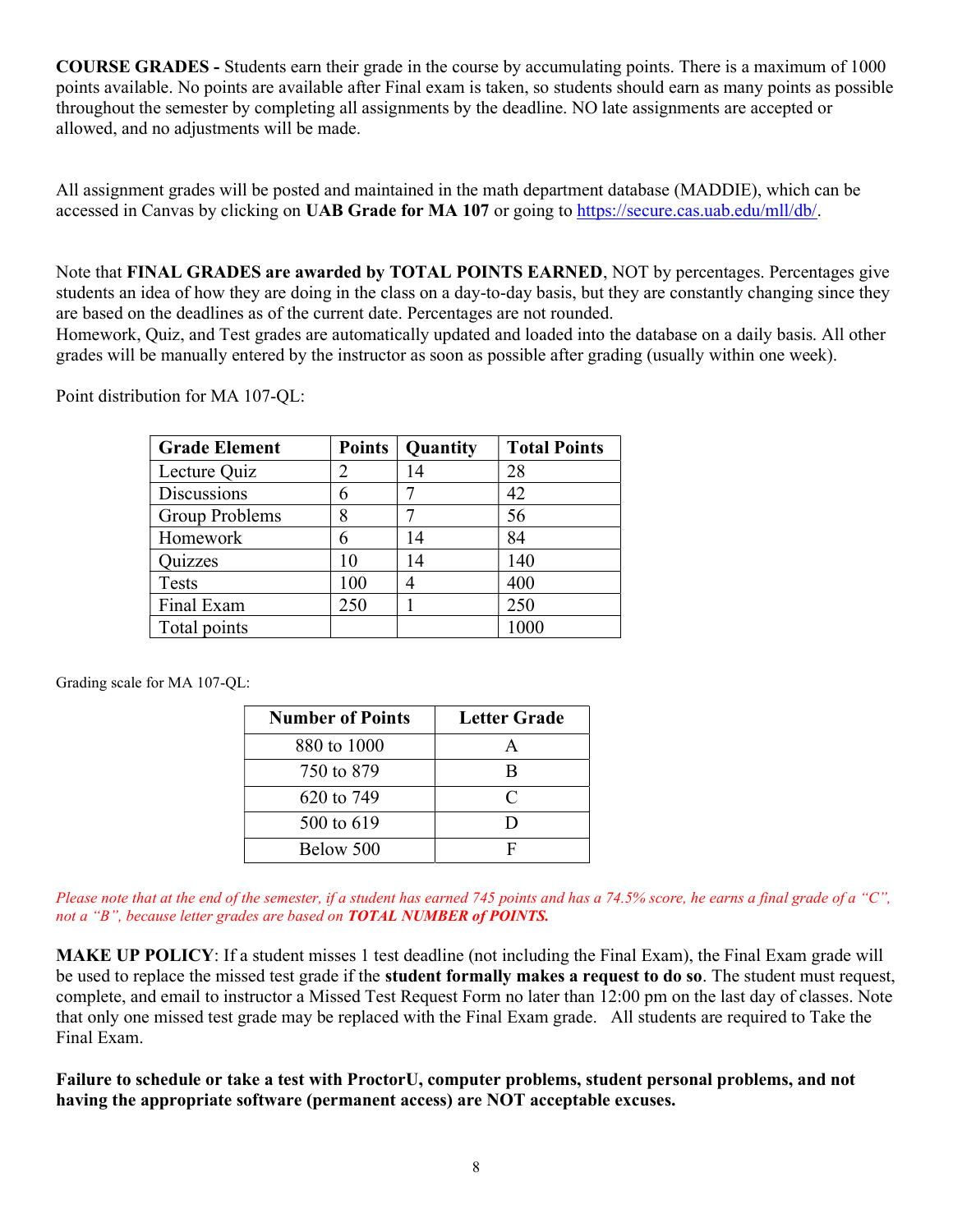There is no appeal for missed deadlines for Group Problems, Homework, or Quizzes. However, if a student has an unplanned, *emergency* circumstance that temporarily prevents him from participating in the class (such as documented hospitalization), then he should contact the instructor as soon as possible. A request for make-up work will be considered. Travel and/or work-related business do NOT qualify for make-up work.

#### CANVAS SITE MAP FOR THE COURSE

Home: This is the entry page for the course.

Announcements: This is where the instructor will post announcements. Please check it daily.

Syllabus: All information about the course policies, expectations, deadlines schedule, and grading can be found here. Make sure you read everything carefully.

Modules: Go to the current week to find a list of objectives and links to assignments that are due (the Course Home page).

Assignments: There are links to all assignments here. You will have multiple assignments due each week, and the best way to keep up with them is by viewing the current Week in Modules. Each Week contains a list of the objectives and links to the assignments.

Discussions: You must go into the Discussions to complete your Introduction Threaded Discussion. The Intro TD is REQUIRED. It is worth 4 points and is due  $\overline{Fri}$ , June 12. General questions for the instructor should be posted also here so everyone can benefit from the information.

People: Find your current group members each week and participate in a Group Discussion on scheduled days to solve the week's Group Problem. There are 7 Group Discussions that are worth 6 points each. Participation is required and will be graded according to the Group Discussion rubric (see Rubric for MA 107 online Group Problems under Course Information).

Grades: You can find a link to your Canvas Gradebook.

UAB Grade for MA 107: You can check your status in the course anytime (after the drop/add period) by clicking on the link.

Quizzes: Under this tab students access the Lecture Quick Quizzes.

BlazerNet: There is a link to BlazerNet where you can also log in to MyMathLabPlus to complete homework, take quizzes, and tests, but students will exit the Canvas platform to access them.

ProctorU: There is a link to login to ProctorU to schedule an appointment, test the equipment, and take tests remotely.

MATH HELP – The Math Learning Lab (MLL) in 202 Heritage Hall is closed, but virtual tutoring is available through Zoom Monday through Friday. See the tutors and hours of availability in Canvas. Tutors will not solve all of your problems or work with you for extended periods of time, but they will help guide you so that you can complete your work independently. No appointment is necessary. The hours of operation in the Fall and Spring are usually Monday through Thursday 9:00am to 8:00pm, and Fridays 9:00am to 3:00pm, and in the Summer the hours are usually Monday through Thursday 9:00am to 7:00pm, and Fridays 9:00am to 2:00pm. Tutoring is not scheduled during holidays and breaks. The last available day for tutoring is the last day of classes. For more information, go to http://www.uab.edu/cas/mathematics/mll.

The University Academic Success Center (UASC) provides students with a host of free services and resources that include Tutoring and Supplemental Instruction. For more information, go to http://www.uab.edu/students/academics/student-success.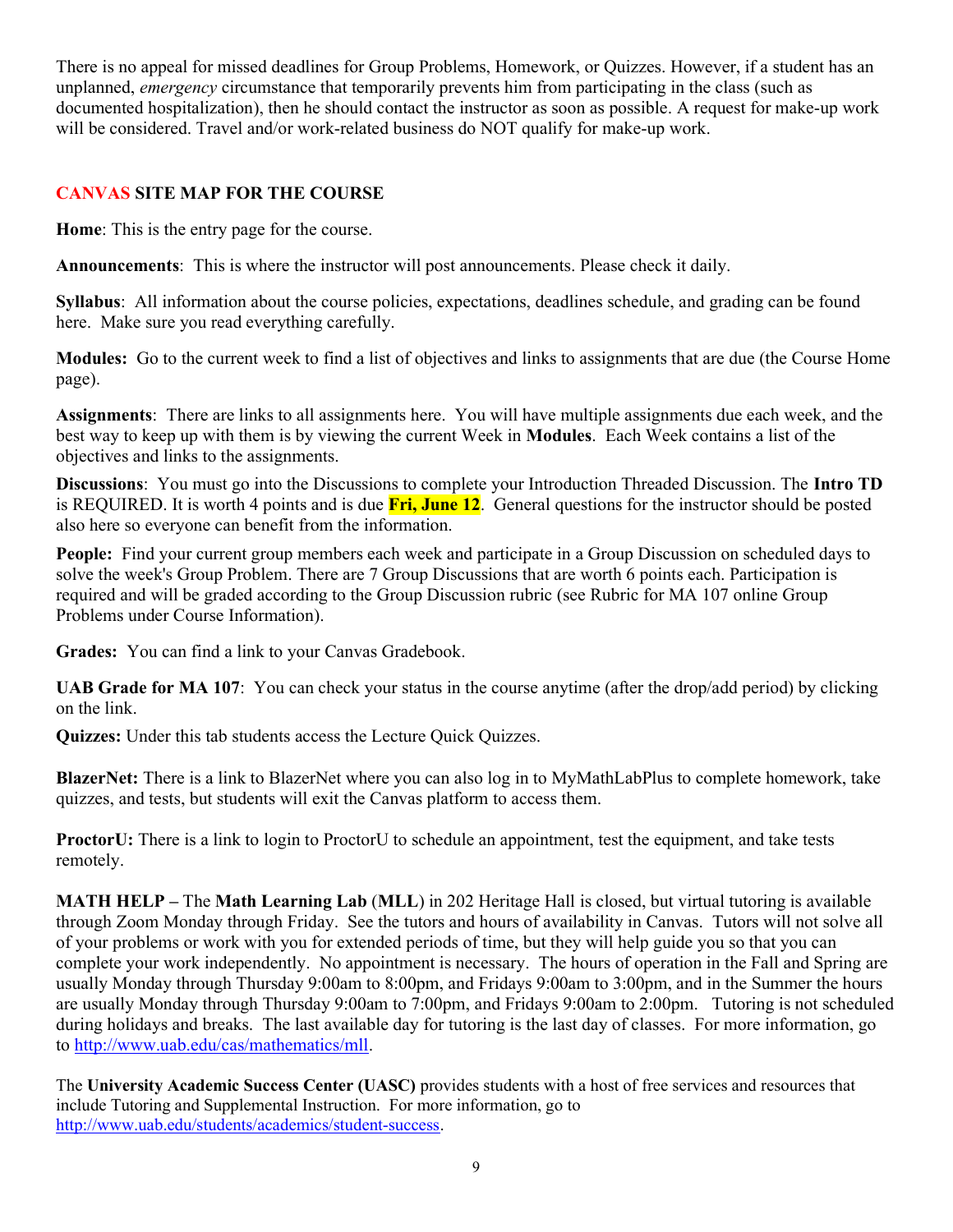UAB EMAIL - All students are required to obtain and use the UAB e-mail address that is automatically assigned to them as UAB students. All official correspondence will be sent ONLY to the @uab.edu address. All students are responsible for ensuring that they receive the notifications from MyMathLab and Canvas by the beginning of Week 1. E-mail is the only way the Course Instructor can, at least initially, communicate with students. It is the student's responsibility to make sure a valid email address is provided. Failure to do so can result in missing important information that could affect the student's grade.

CLASS SCHEDULE – The class schedule can be found in Canvas under Syllabus and Course Information.

STUDENT/FACULTY INTERACTION - Interaction will take place via e-mail, Zoom, telephone (in case of emergency), Announcements, Discussion Board, and comments on graded assignments under the Assignments button in Canvas.

The student will participate in this course by following the guidelines set forth in this Syllabus and the Course Schedule, and any additional information provided by the Course Instructor.

Students are expected to remain in regular contact with the Course Instructor and class via Canvas through participation in the Discussion Board and submission of weekly problems. Students are expected to work in assigned groups on the weekly problems, but they must submit individually written papers.

The Course Instructor will communicate on the Canvas Announcement page, Discussion Board, comments on graded assignments under the Assignments button in Canvas, and/ or e-mail. Personal communication with the instructor should be done through email. Canvas will be used for student's deliveries of weekly problems.

The Course Instructor will check e-mails daily and will respond to e-mails containing questions, comments, and concerns within 24 to 48 hours on weekdays and 48 hours on weekends. The Course Instructor will check Canvas daily and will respond to postings (weekly assignments, examinations, discussions, etc.) within one week of receiving.

Students are encouraged to use the Discussions feature General Questions for the Instructor on Canvas to ask questions and/or make comments that pertain to this course. This approach will allow all students to benefit from this information.

Comments and scores on graded Problems and Group Discussions will be posted in Canvas. Scores will also be seen under UAB Grade for MA 107. Students are expected to review their grades and comments on Canvas assignment within one week of submitting the assignment.

#### TECHNOLOGY REQUIREMENTS - Students must have:

- Access to BlazerNet. Students will link to Canvas and MyMathLab Plus here.
- A UAB email account that can be accessed on a daily basis.
- Email software capable of sending and receiving attached files.
- For TESTING, students must use a computer with a microphone and a web cam.
- Ability to send a clear image or scan a document and create a pdf (for submitting handwritten work).
- Access to the Internet with a 56k modem or better.
- 1 GB RAM or better, 2GHz processor or better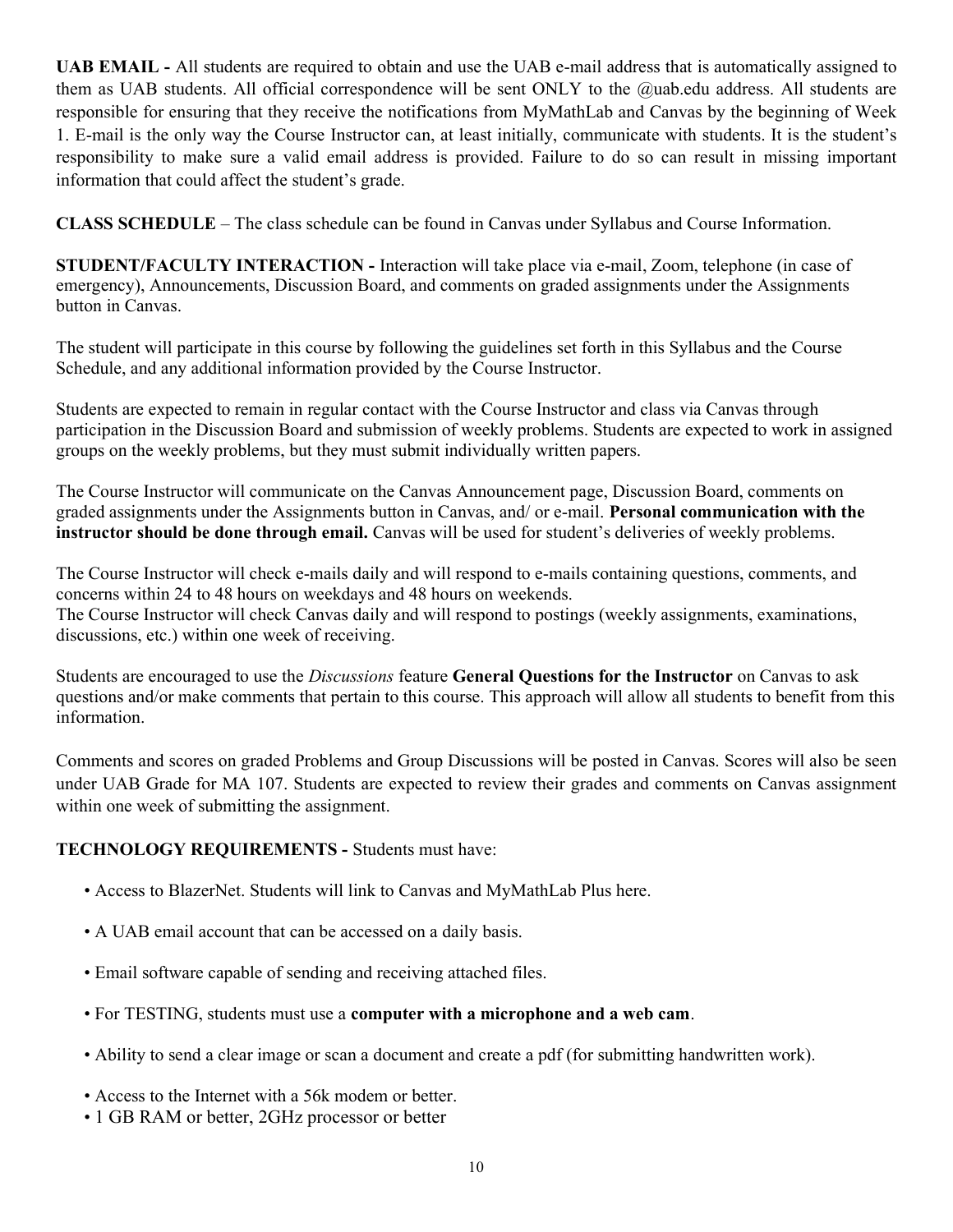- A personal computer capable of running Canvas and MyMathLab Plus. Students who use older or beta browser versions will have compatibility problems with Canvas and MyMathLab Plus.
- Virus protection software, installed and active, to prevent the spread of viruses via the Internet and email. It should be continually updated!
- Internet Access: THIS IS AN ONLINE CLASS. Students must have access to a working computer and reliable access to the Internet. Students can use a public library, etc. to ensure they have access, but a private computer with a microphone and web cam is needed for testing. Not having a computer, computer problems, computer crashes, loss of Internet and/or loss of electricity are NOT acceptable excuses for late work, incomplete work, or a request for an assignment deadline extension. Students are expected to have a back-up plan in case any of these occur.

NON-HARASSMENT, HOSTILE WORK/CLASS ENVIRONMENT – The UAB College of Arts and Sciences expects students to treat fellow students, their Course Instructors, other UAB faculty, and staff as adults and with respect. No form of hostile environment or harassment will be tolerated by any student or employee. In this class we will only use constructive criticism and will work to build a community of lifelong learners.

HONESTY AND PLAGIARISM - The awarding of a university degree attests that an individual has demonstrated mastery of a significant body of knowledge and skills of substantive value to society. To ensure this, UAB expects all students to abide by the UAB Academic Honor Code:

#### The UAB Academic Honor Code

UAB expects all members of its academic community to function according to the highest ethical and professional standards. Students, faculty, and the administration of the institution must be involved to ensure this quality of academic conduct. Academic misconduct undermines the purpose of education. Such behavior is a serious violation of the trust that must exist among faculty and students for a university to nurture intellectual growth and development. Academic misconduct can generally be defined as all acts of dishonesty in an academic or related matter.

Academic dishonesty includes, but is not limited to, the following categories of behavior:

ABETTING is helping another student commit an act of academic dishonesty. Allowing someone to copy your quiz answers or use your work as their own are examples of abetting.

CHEATING is the unauthorized use or attempted use of unauthorized materials, information, study aids, the work of others, or computer-related information.

PLAGIARISM means claiming as your own the ideas, words, data, computer programs, creative compositions, artwork, etc., done by someone else. Examples include improper citation of referenced works, the use of commercially available scholarly papers, failure to cite sources, or *copying another person's ideas*.

FABRICATION means presenting falsified data, citations, or quotations as genuine.

MISREPRESENTATION is falsification, alteration, or the misstatement of the contents of documents, academic work, or other materials related to academic matters, including work substantially done for one class as work done for another without receiving prior approval from the instructor.

Violations of the UAB Academic Honor Code are punishable by a range of penalties, from receiving a failing grade on an assignment to an F in the course to dismissal. Any course grade of F for academic misconduct supersedes any